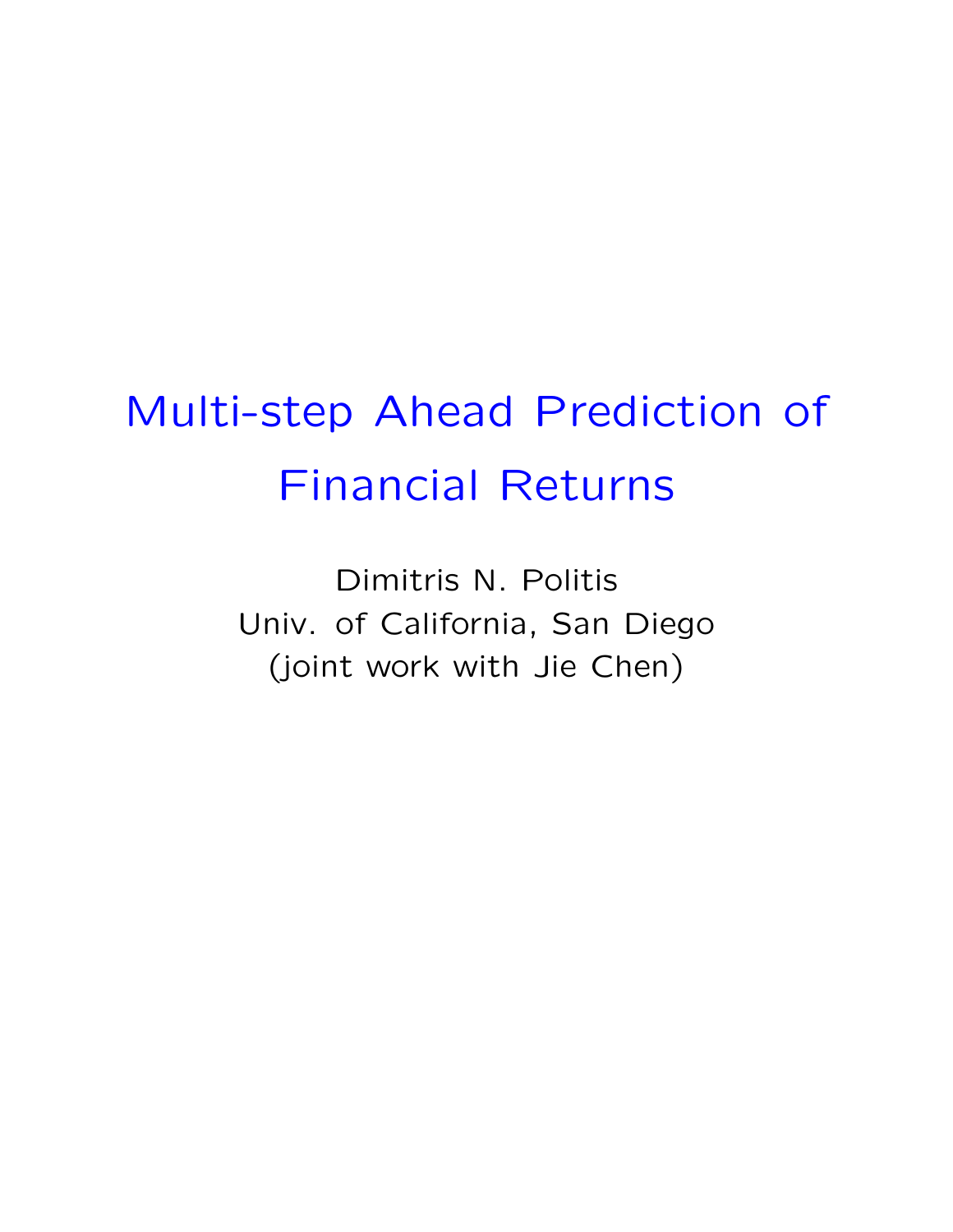- The optimal one-step ahead predictor is
	- $-$  In the  $L_1$  sense, conditional median.
	- In the  $L_2$  sense, conditional mean.
- Under linearity, the  $L_2$  optimal h-step  $(h \geq 2)$  ahead prediction can be obtained by iterating the one-step ahead predictor
- But: L1-estimators are more robust with respect to heavy-tailed distributions.
- Also: What happens under nonlinearity?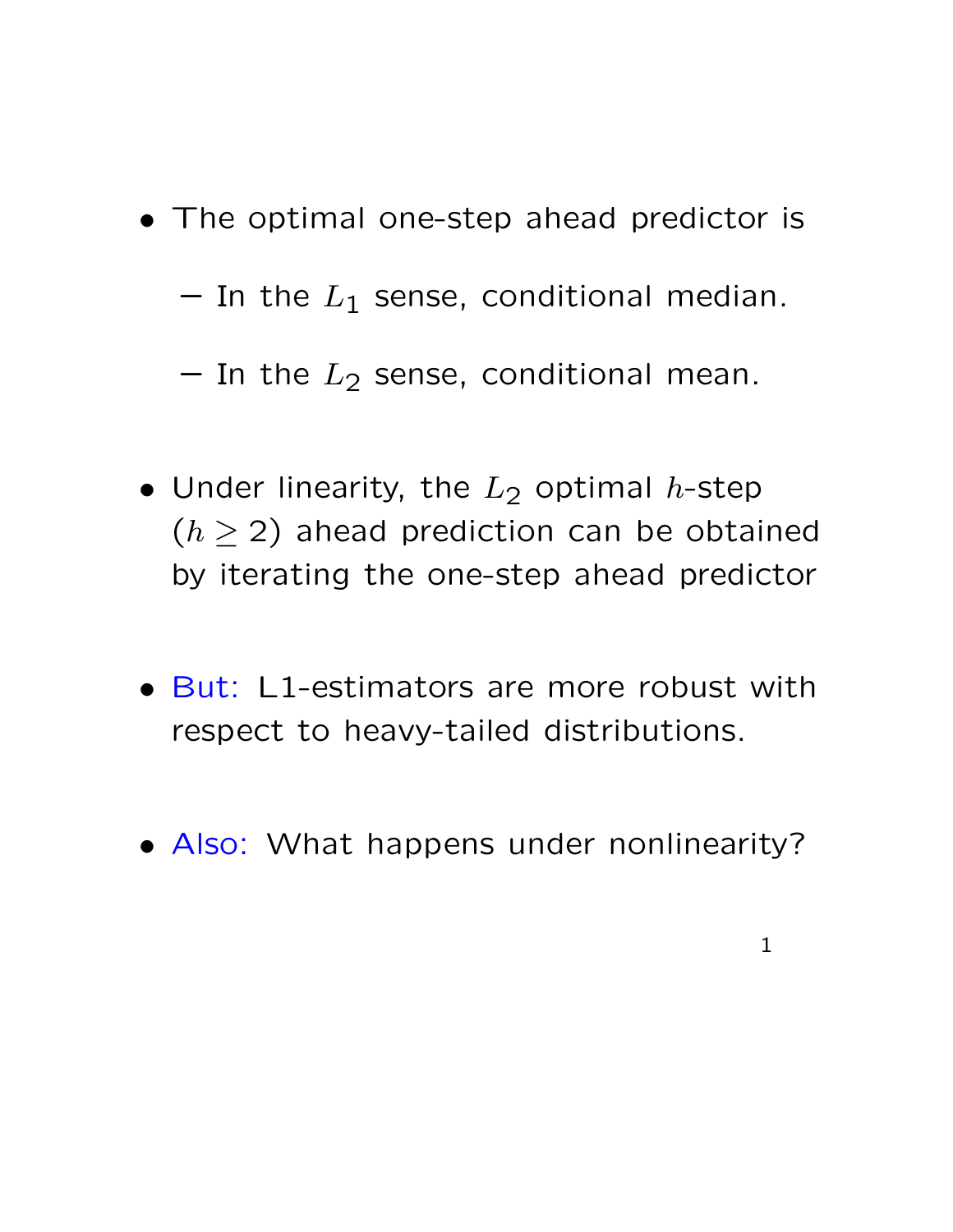- How to do  $L_1$  optimal h-step  $(h \ge 2)$ ahead predictor?
- Abadir, Luati, and Paruolo. 2018: The forecast density of a  $Garch(1,1)$ .
- It is an important breakthrough but it hinges on knowing the error distribution that drives the  $GARCH(1,1)$  model.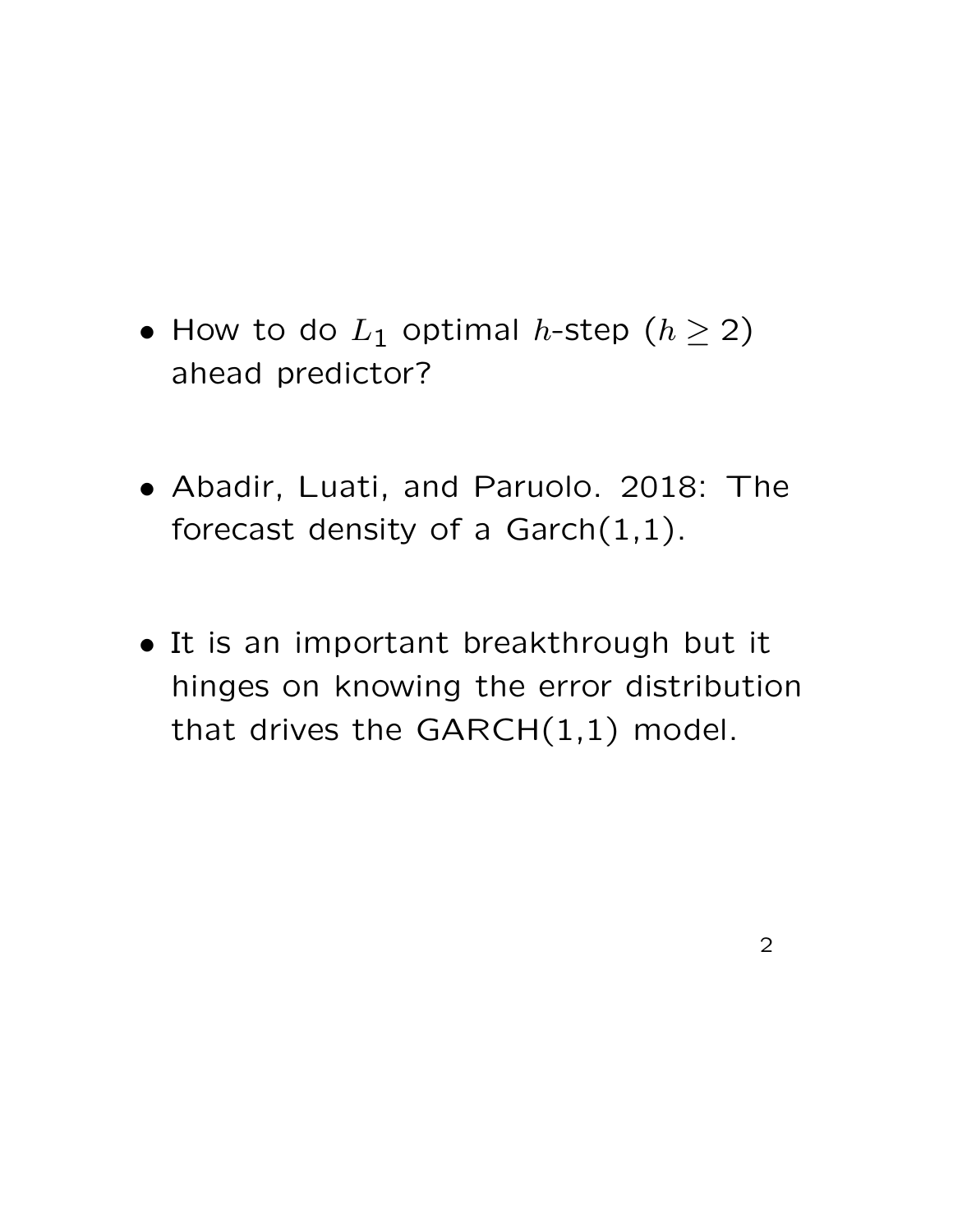Consider an  $ARCH(p)$  process:

 $X_t = \sigma_t \epsilon_t$ , and  $\sigma_t^2 = \alpha + a_1 X_{t-1}^2 + ... + a_p X_{t-p}^2$ where  $\alpha \geq 0$ ,  $a_j \geq 0$ , and  $\{\epsilon_t\} \sim i.i.d. N(0, 1)$ .

Focus on  $h = 2$ ; then the squared return is

$$
X_{n+2}^2 = \epsilon_{n+2}^2 \left( \alpha + a_1 X_{n+1}^2 + \dots + a_p X_{n+2-p}^2 \right)
$$

Given  $\{X_1, \ldots, X_n\}$ , the  $L_2$  optimal predictor of  $X_{n+2}^2$  is  $E(X_{n+2}^2 | X_1, \ldots, X_n) =$ 

$$
= \alpha + a_1 E(X_{n+1}^2 | X_1, \dots, X_n) + \sum_{i=2}^p a_i X_{n+2-i}^2
$$

Here, we can directly plug in the one-step ahead predictors for the missing values.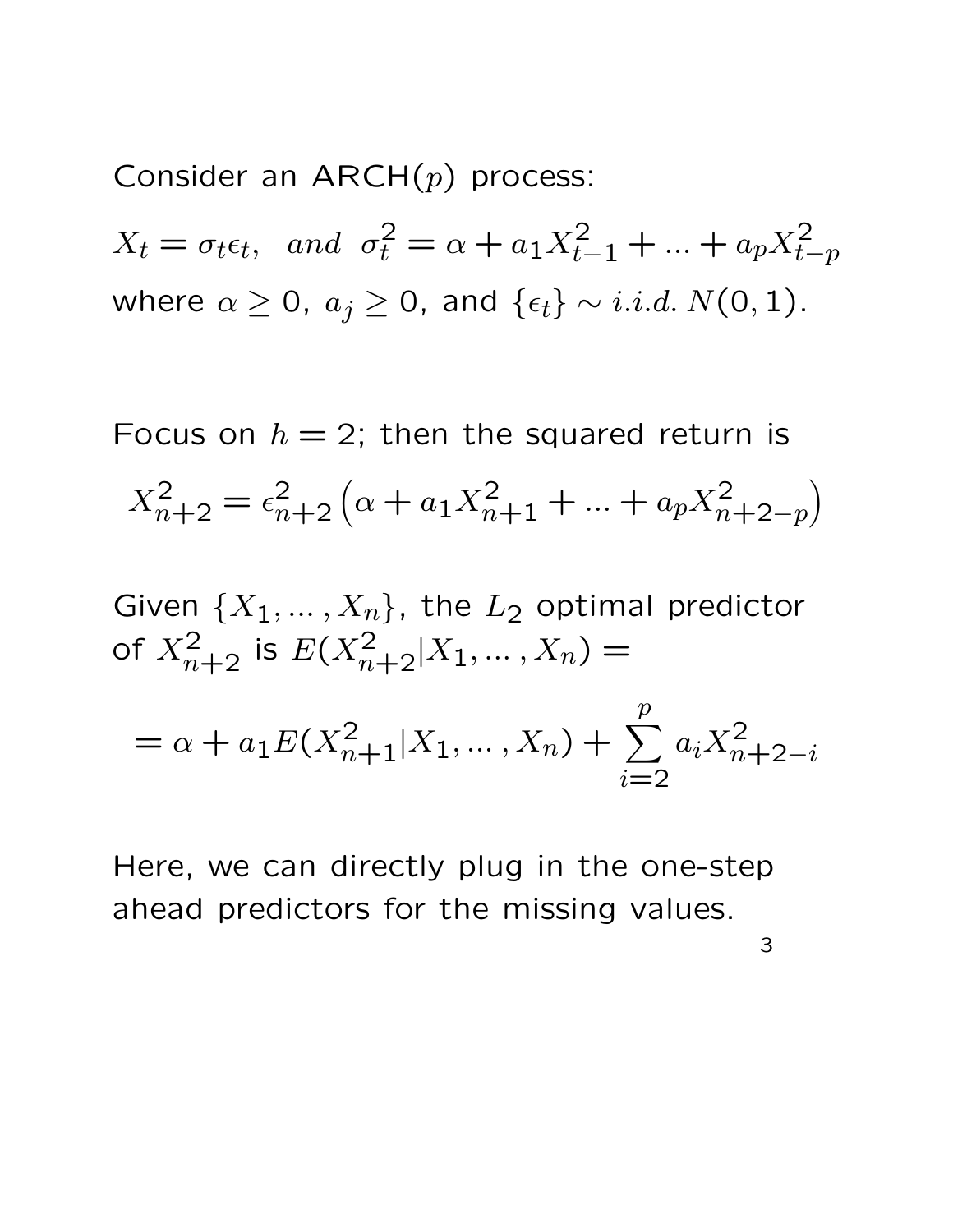$$
(1): X_{n+1}^2 = \epsilon_{n+1}^2 \left( \alpha + a_1 X_n^2 + \dots + a_p X_{n+1-p}^2 \right)
$$

Given 
$$
\{X_1, ..., X_n\}
$$
, the  $L_1$  optimal predictor  
of  $X_{n+1}^2$  is  $Median(X_{n+1}^2 | X_1, ..., X_n) =$   

$$
= Median(\epsilon^2) \left(\alpha + a_1 X_n^2 + ... + a_p X_{n+1-p}^2\right)
$$

$$
(2): X_{n+2}^2 = \epsilon_{n+2}^2 \left( \alpha + a_1 X_{n+1}^2 + \dots + a_p X_{n+2-p}^2 \right)
$$

Given  $\{X_1, \ldots, X_n\}$ , the  $L_1$  optimal predictor of  $X_{n+2}^2$  is  $Median(X_{n+2}^2|X_1,...,X_n) =$ ???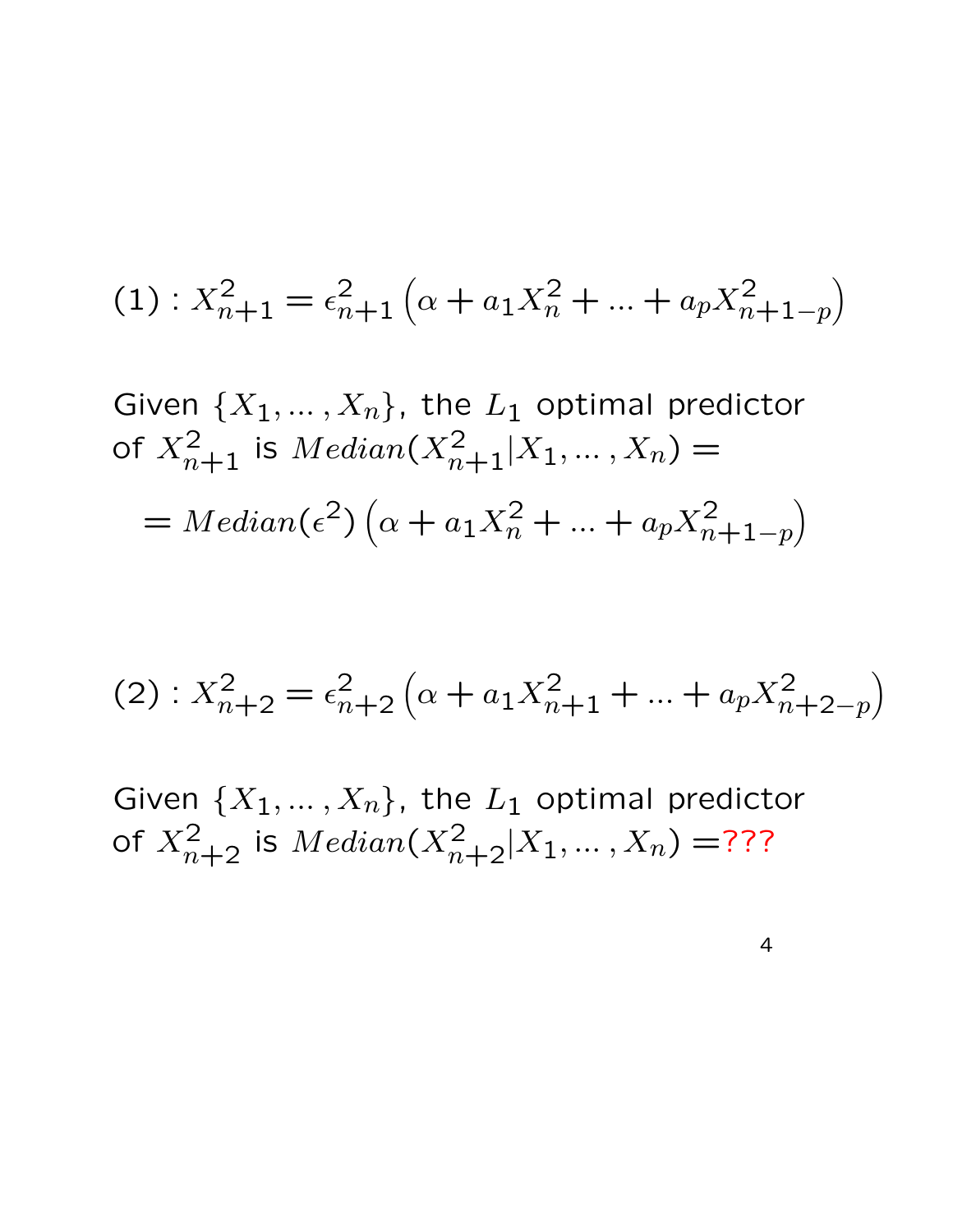Our approach:  $L_1$  case for  $h = 2$  $X_{n+1}^2 = \sigma_{n+1}^2 \epsilon_{n+1}^2$ ;  $\sigma_{n+1}^2 = \alpha + a_1 X_n^2 + ... + a_p X_{n-p+1}^2$  $X_{n+2}^2 = \sigma_{n+2}^2 \epsilon_{n+2}^2$ ;  $\sigma_{n+2}^2 = \alpha + a_1 X_{n+1}^2 + ... + a_p X_{n-p+2}^2$ Plug-in  $X_{n+1}^2 = \sigma_{n+1}^2 \epsilon_{n+1}^2$  to get:

 $X_{n+2}^2 = (\alpha + a_1 \sigma_{n+1}^2 \epsilon_{n+1}^2 + a_2 X_n^2 + \ldots + a_p X_{n-p+2}^2) \epsilon_n^2$  $n+2$ 

RHS: only  $\epsilon_{n+1}$  and  $\epsilon_{n+2}$  are unknown given  ${X_1, ..., X_n}.$ 

Under the assumption  $\epsilon_t \sim$  i.i.d.  $N(0, 1)$  it may be possible to derive formula for the median.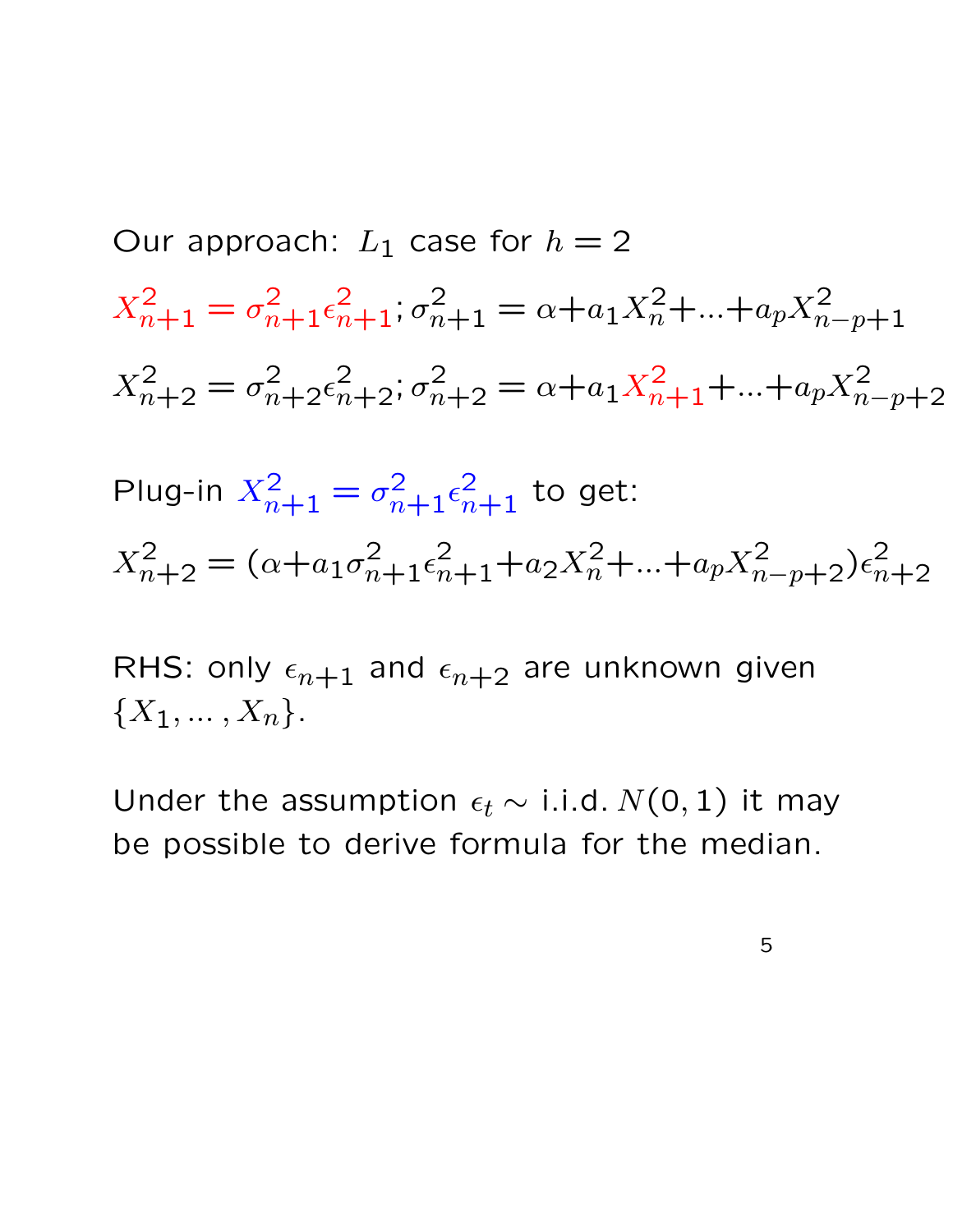Assuming  $\epsilon_t \sim$  i.i.d.  $N(0, 1)$ , we can compute

$$
F_{X_{n+2}^2}(x) = \frac{\gamma(\frac{1}{2}, \frac{x}{2A})}{B\sqrt{\pi}}, \quad x \ge 0
$$

Conditional Median of  $X_{n+2}^2 \approx \frac{\pi}{8}AB^2 + \pi^4B^4$ 

with 
$$
A = \alpha + a_2 X_n^2 + a_3 X_{n-1}^2 + \dots + a_p X_{n-p+2}^2
$$
,  
\n
$$
B = a_1 \sigma_{n+1}^2 = a_1 (\alpha + a_1 X_n^2 + \dots + a_p X_{n-p+1}^2),
$$
\n
$$
\gamma(s, x) = \int_0^x t^{s-1} e^{-t} dt, \quad s > 0
$$

What happens if errors are NOT normal and/or  $h > 2$ ??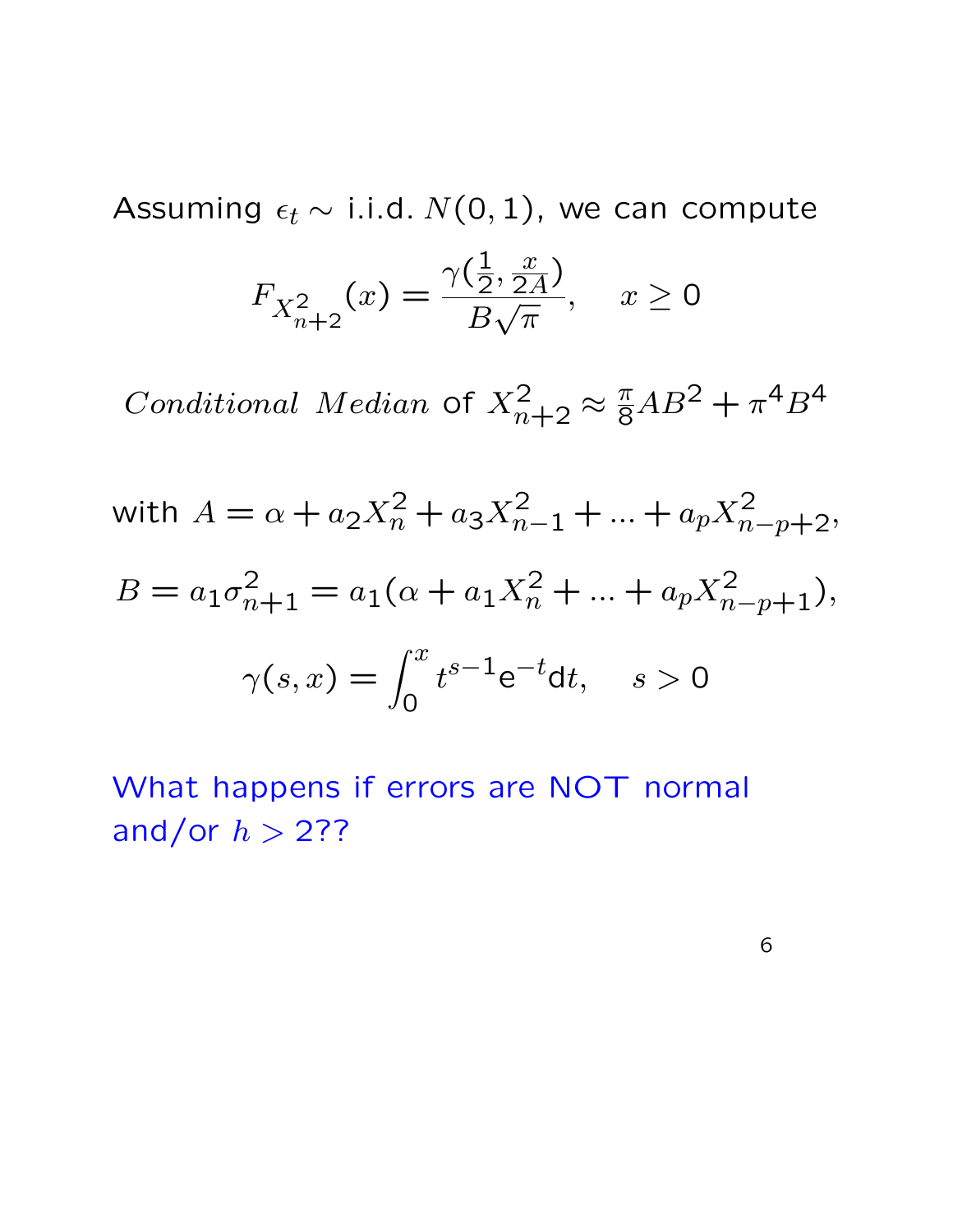## Bootstrap Algorithm to predict  $g(X_{n+h})$

- 1. Derive  $g(X_{n+h})$  as a function of  $\{\epsilon_{n+1}, \ldots, \epsilon_{n+h}\}$  based on model assumptions (ARCH/GARCH/NoVaS).
- 2. Using Monte Carlo N times, each time generate  $\{\epsilon_{n+1}^*,\dots,\epsilon_{n+h}^*\}$  from  $F_\epsilon$  (or  $\widehat{F}_\epsilon$ ) and plug in the function obtained in step 1 to compute  $\{ g(X_{n+}^{(1)}) \}$  $(g(n+1)$ <sub>n+h</sub> $), \ldots, g(X_{n+h}^{(N)})$  $\binom{N}{n+h}$ .
- 3. Calculate the predictor  $g($  $\widehat{Y}$  $X_{n+h}$ ) of  $g(X_{n+h})$  by taking the sample median (if  $L_1$  optimal) or mean (if  $L_2$  optimal) of the replicates  $\{g(X_{n+1}^{(1)})\}$  $\binom{(1)}{n+h},\ldots,g(X_{n+h}^{(N)})$  $\binom{\binom{n}{k}}{n+h}$ .

7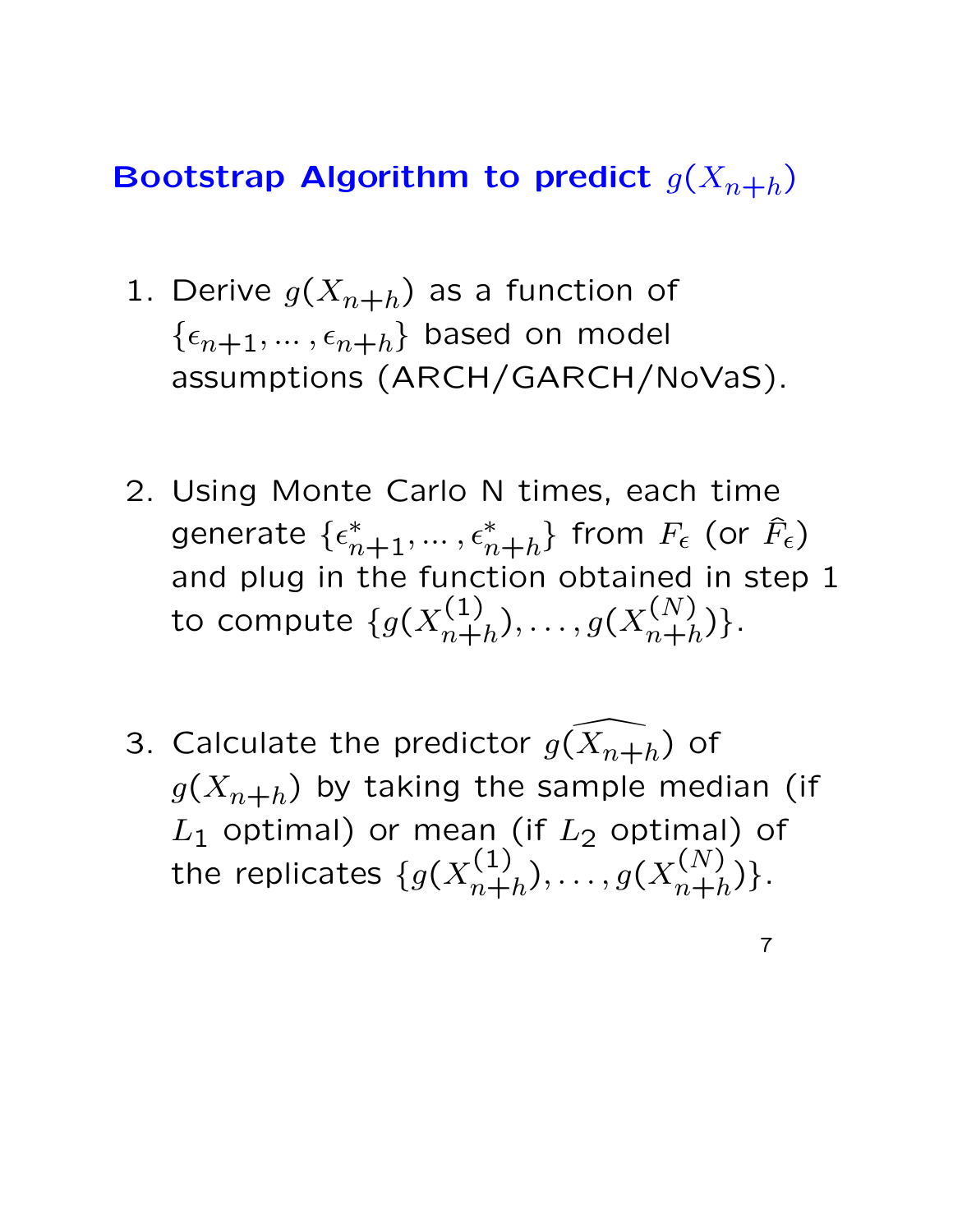Recall the NoVaS transformation of Politis (2007) mapping  $\underline{X}$  to  $\underline{W}$ 

$$
W_t = \frac{X_t}{\sqrt{a + a_0 X_t^2 + \sum_{i=1}^p a_i X_{t-i}^2}}
$$

Choose a and  $a_0, a_1, \ldots, a_p$  to render  $W_t$  i.i.d.

Simple NovaS:  $a_0 = a_1 = \ldots = a_p$ ; choose p.

Exponential Novas:  $a_i = ce^{-di}$ ; choose d.

NoVaS transformation can be inverted:

$$
X_t^2 = \frac{W_t^2}{1 - a_0 W_t^2} \left( a + \sum_{i=1}^p a_i X_{t-i}^2 \right)
$$

The above can be used as a "model" equation for prediction purposes.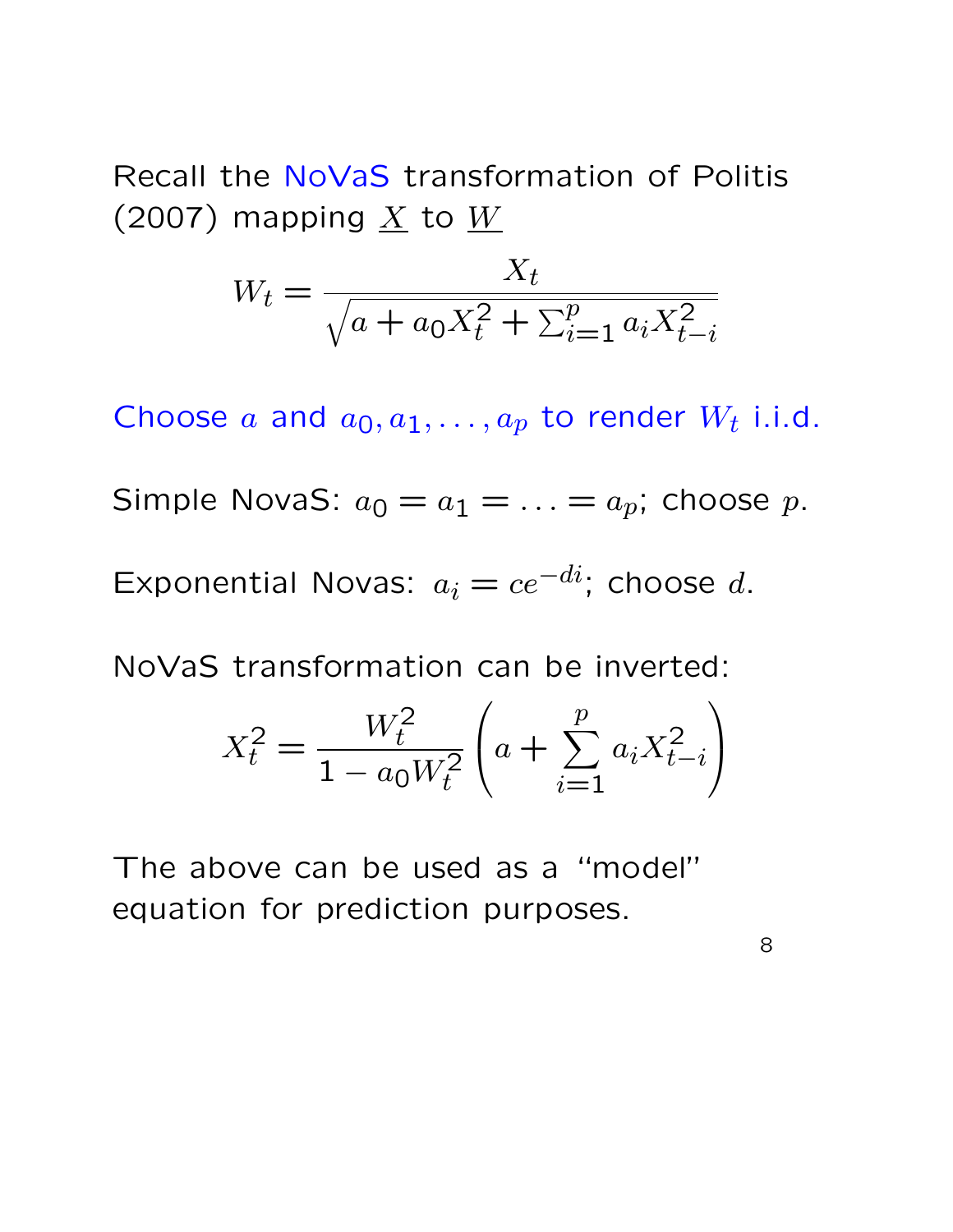## Simulation: 500 data-sets are generated separately by 7 different  $GARCH(1,1)$  models. Compare the performance for point prediction and 95% prediction intervals.

Focus on Model 1: Standard GARCH(1,1) with finite 4th moment and Gaussian errors:  $X_t = \sigma_t \epsilon_t, \ \sigma_t^2 = .00001 + .73\sigma_{t-1}^2 + .10X_{t-1}^2,$  $\{\epsilon_t\} \sim i.i.d. N(0, 1).$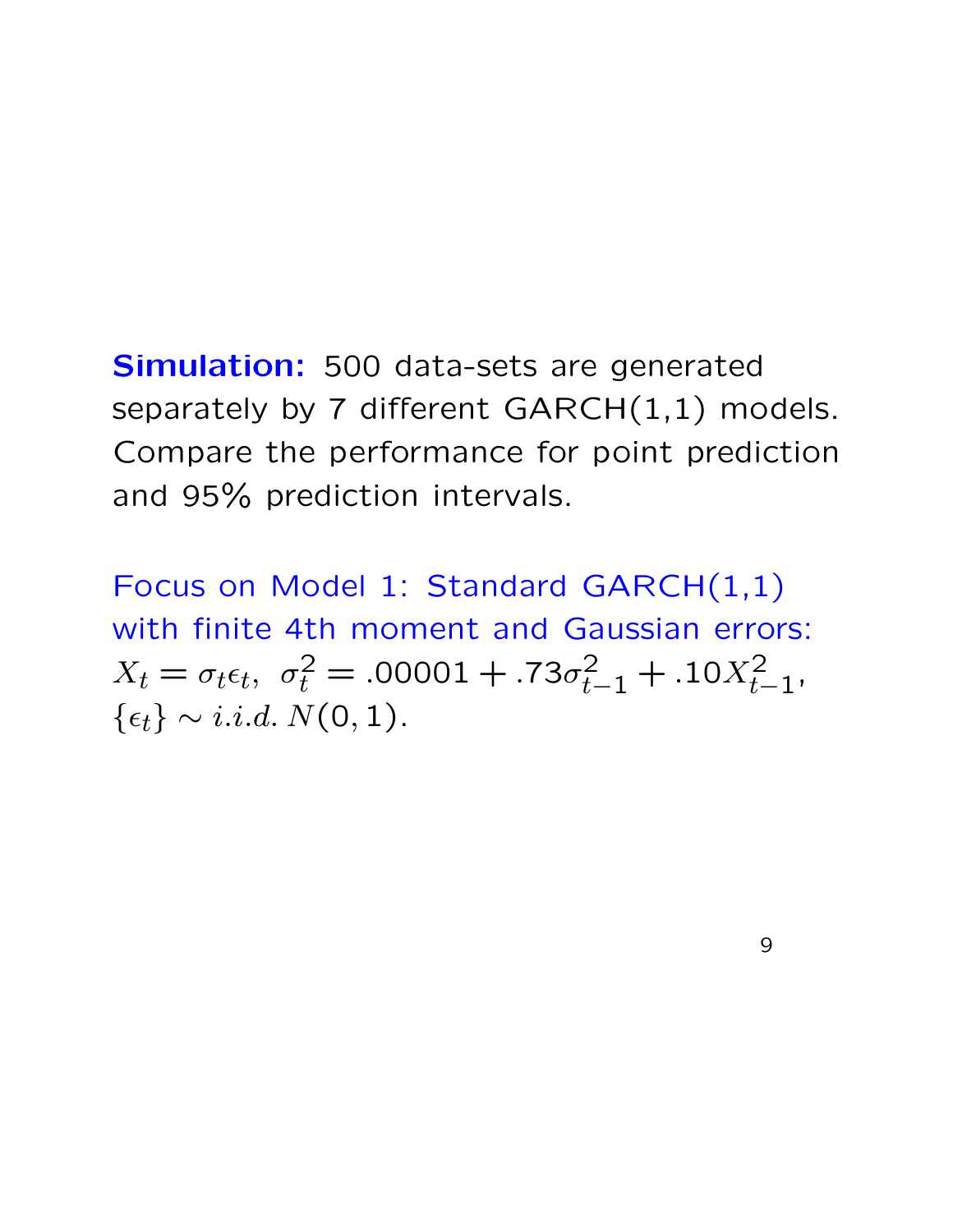Simulation settings:

- Each dataset is of size  $n = 100$
- up to 5-step ahead predictions
- Monte Carlo  $N=5000$ , Bootstrap  $B=500$
- Model-fitting:
	- $-$  GARCH $(1,1)$
	- Generalized Simple NoVaS (GS-NoVaS)
	- Generalized Exponential NoVaS (GE-NoVaS)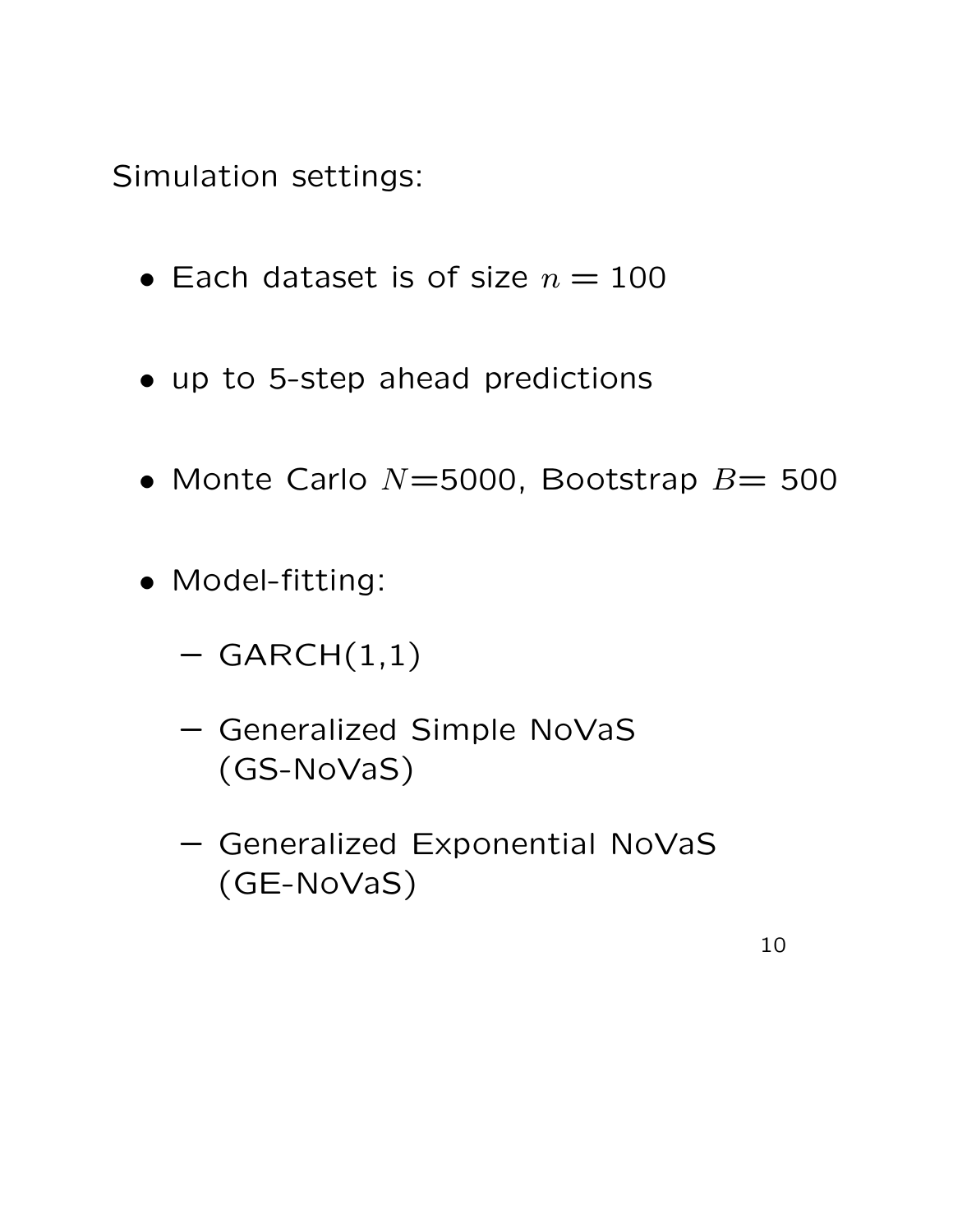| $h =$ |                                                                                               |  | -5 |
|-------|-----------------------------------------------------------------------------------------------|--|----|
|       |                                                                                               |  |    |
|       | $\mid$ GS $_{NoVaS}$ 4.83E-05 4.67E-05 5.17E-05 5.44E-05 5.94E-                               |  |    |
|       | $^{\prime}$ GE $_{NoVaS}$ $\,$ 4.84E-05 $\,$ 4.69E-05 $\,$ 5.25E-05 $\,$ 5.43E-05 $\,$ 6.00E- |  |    |

MADs of  $L_1$  predictions for Data generated from **GARCH(1,1) with**  $\omega = .00001, \alpha = .73, \theta = .10$  and  $\{\epsilon_t\} \sim i.i.d. N(0, 1).$ 

| $h =$ |  |                                                                            | 5 |
|-------|--|----------------------------------------------------------------------------|---|
|       |  | GARCH 7.28E-09 7.47E-09 6.50E-09 7.64E-09 8.65E                            |   |
|       |  | $\textsf{GS}_{NoVaS}$ = 7.12E-09 = 7.40E-09 = 6.41E-09 = 7.90E-09 = 8.43E- |   |
|       |  |                                                                            |   |

MSEs of  $L_2$  predictions for Data generated from **GARCH(1,1) with**  $\omega = .00001, \alpha = .73, \theta = .10$  and  $\{\epsilon_t\} \sim i.i.d. N(0, 1).$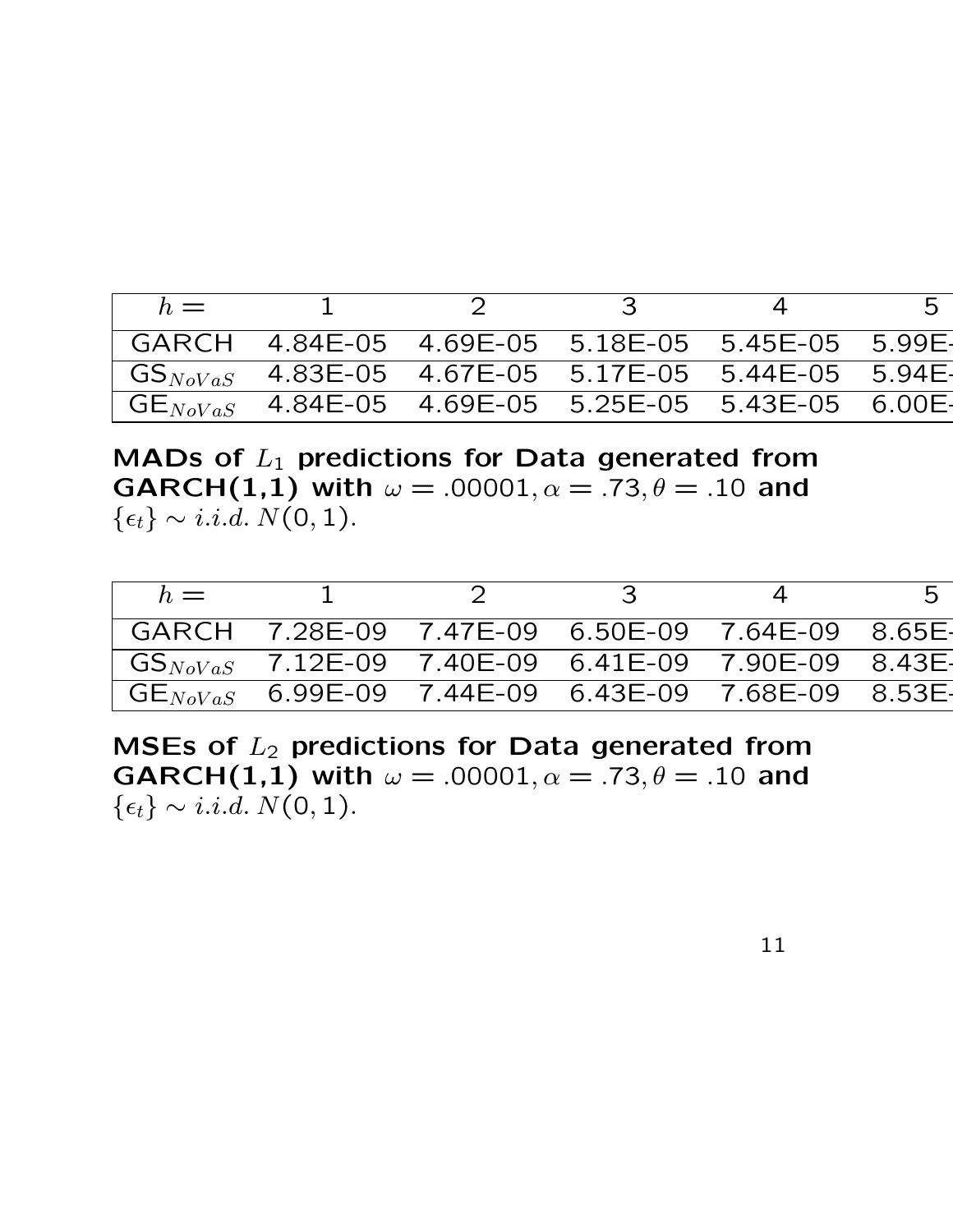|                  | $\sqrt{2}$ |                                                         |            | $\vert$ 1  |                |  |  |
|------------------|------------|---------------------------------------------------------|------------|------------|----------------|--|--|
|                  | GARCH(1,1) |                                                         |            | GARCH(1,1) |                |  |  |
| $\boldsymbol{h}$ | CVR        |                                                         | LEN ST.ERR |            | CVR LEN ST.ERR |  |  |
| $\mathbf{1}$     |            | $0.948$ 4.39E-03 2.11E-03 0.92 3.76E-03 3.18E-03        |            |            |                |  |  |
|                  |            | $2   0.940 4.53E-03 2.23E-03   0.936 5.49E-03 5.21E-03$ |            |            |                |  |  |
|                  |            | $3   0.950$ 4.47E-03 2.74E-03 0.938 5.99E-03 5.52E-03   |            |            |                |  |  |
| $\overline{4}$   |            | $\vert$ 0.952 4.02E-03 1.89E-03 0.922 7.16E-03 6.31E-03 |            |            |                |  |  |
| 5 <sup>1</sup>   |            |                                                         |            |            |                |  |  |

Interval predictions for Data generated from **GARCH(1,1) with**  $\omega = .00001, \alpha = .73, \theta = .10$  and  $\epsilon \sim i.i.d \ N(0, 1).$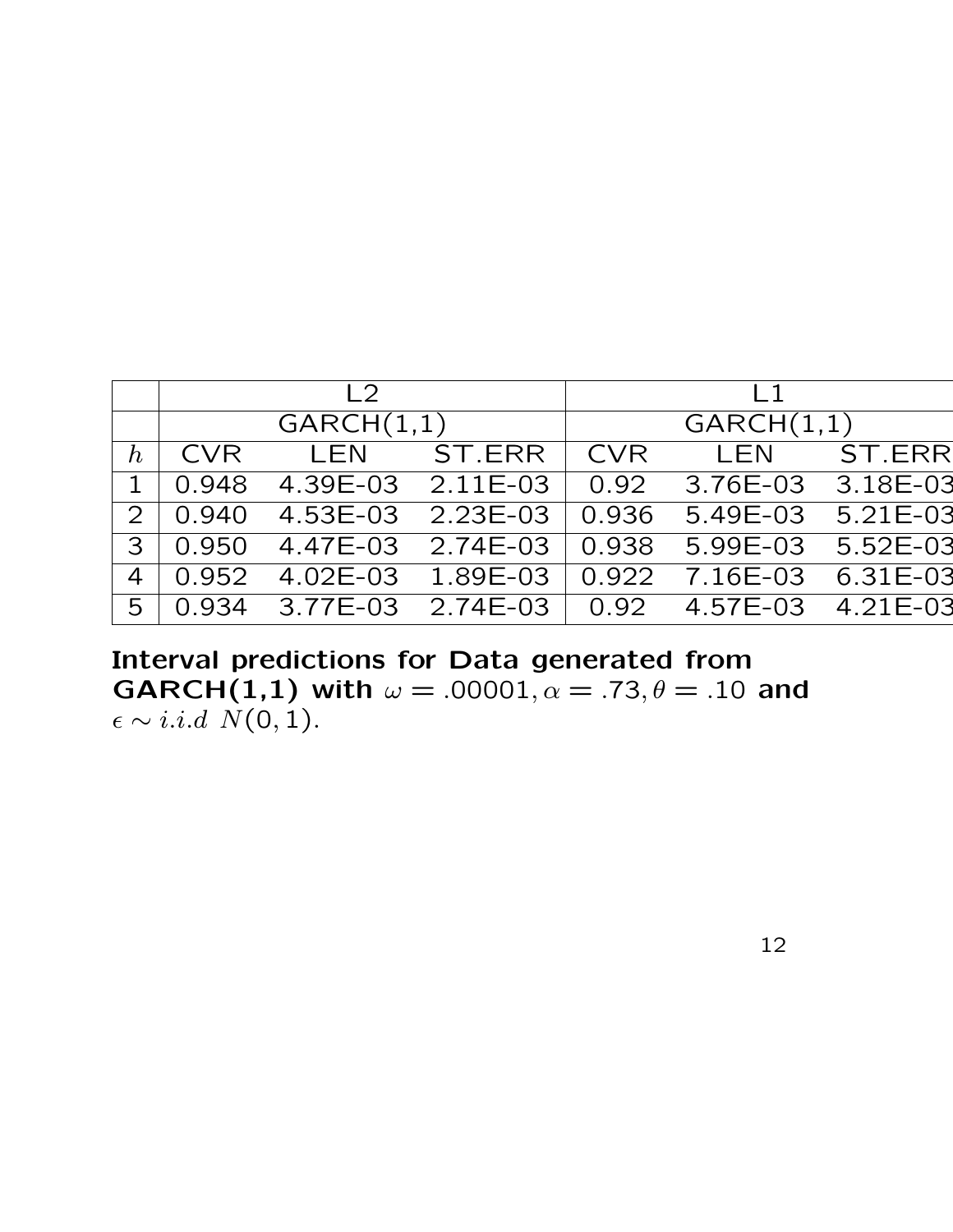|                  |          | $\sqrt{2}$                                           |            | $\vert$ 1 |                |  |  |
|------------------|----------|------------------------------------------------------|------------|-----------|----------------|--|--|
|                  | GS-NoVaS |                                                      |            | GS-NoVaS  |                |  |  |
| $\boldsymbol{h}$ | CVR      |                                                      | LEN ST.ERR |           | CVR LEN ST.ERR |  |  |
| $\mathbf{1}$     |          | 0.949  4.37E-03  2.53E-03  0.946  4.26E-03  2.37E-03 |            |           |                |  |  |
| 2 <sup>1</sup>   |          | $0.948$ 4.63E-02 2.78E-03 0.95 4.26E-03 2.33E-03     |            |           |                |  |  |
| 3 <sup>1</sup>   |          | $0.938$ 4.17E-03 2.59E-03 0.95 4.22E-03 2.42E-03     |            |           |                |  |  |
| 4                |          | $0.945$ 3.76E-03 2.71E-03 0.948 4.20E-03 1.91E-03    |            |           |                |  |  |
| 5 <sup>1</sup>   |          | 0.950  4.58E-03  2.49E-03  0.948  4.19E-03  2.32E-03 |            |           |                |  |  |

Interval predictions for Data generated from **GARCH(1,1) with**  $\omega = .00001, \alpha = .73, \theta = .10$  and  $\epsilon \sim i.i.d \ N(0, 1).$ 

|                  |            | L2                                                  |                   | $\vert$ 1 |                              |        |
|------------------|------------|-----------------------------------------------------|-------------------|-----------|------------------------------|--------|
|                  | GE-NoVaS   |                                                     |                   | GE-NoVaS  |                              |        |
| $\boldsymbol{h}$ | <b>CVR</b> | LEN                                                 | ST.ERR            |           | CVR LEN                      | ST.ERR |
|                  |            | 0.946  4.92E-03  2.57E-03  0.96  5.37E-03  2.00E-03 |                   |           |                              |        |
| $\mathcal{P}$    | 0.946      | 4.68E-03 2.38E-03                                   |                   |           | 0.948 5.13E-03 3.34E-03      |        |
| 3                |            | $0.958$ 4.39E-03 2.35E-03 0.952 4.03E-03 2.05E-03   |                   |           |                              |        |
| $\overline{4}$   | 0.954      |                                                     | 4.30E-03 2.03E-03 |           | 0.95    4.80E-03    2.03E-03 |        |
| 5                |            | $0.948$ 4.15E-03 2.93E-03 0.944 4.42E-03 2.78E-03   |                   |           |                              |        |

Interval predictions for Data generated from **GARCH(1,1)** with  $\omega = .00001, \alpha = .73, \theta = .10$  and  $\epsilon \sim i.i.d \ N(0,1).$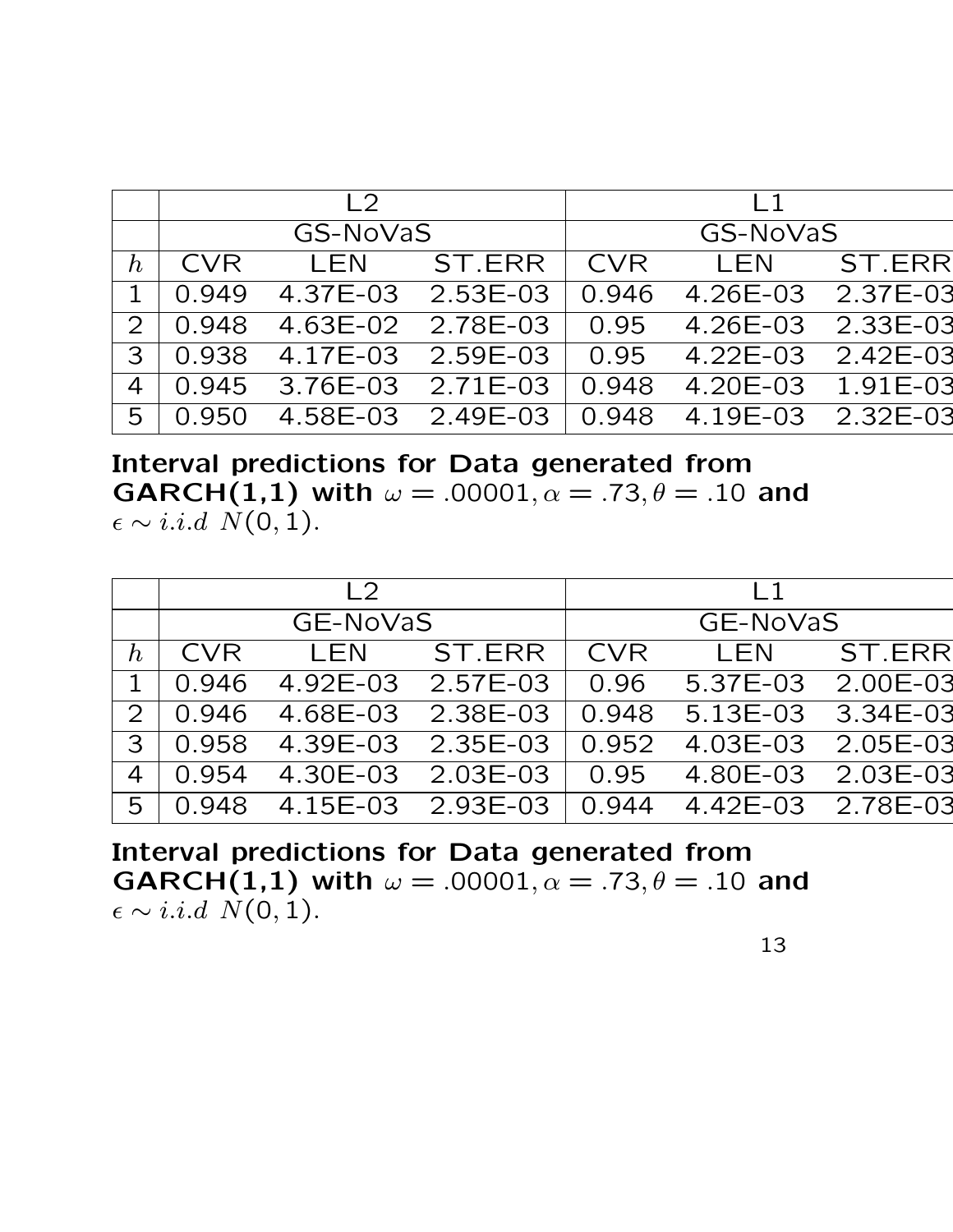Extension: multi-step ahead prediction of nonlinear autoregressions

For some fixed  $p \geq 0$ , consider a model equation

$$
Y_t = f(Y_{t-1}, \ldots, Y_{t-p}; \epsilon_t) \text{ for } t \in Z \text{ (1)}
$$

where  $f$  is some (typically unknown) function,  $\{\epsilon_t, t \in Z\}$  are iid with cdf  $F$ , and  $\epsilon_t$  is independent of  $\{Y_s, s < t\}.$ Denote  $X_{t-1} = (Y_{t-1}, \ldots, Y_{t-p})'$ .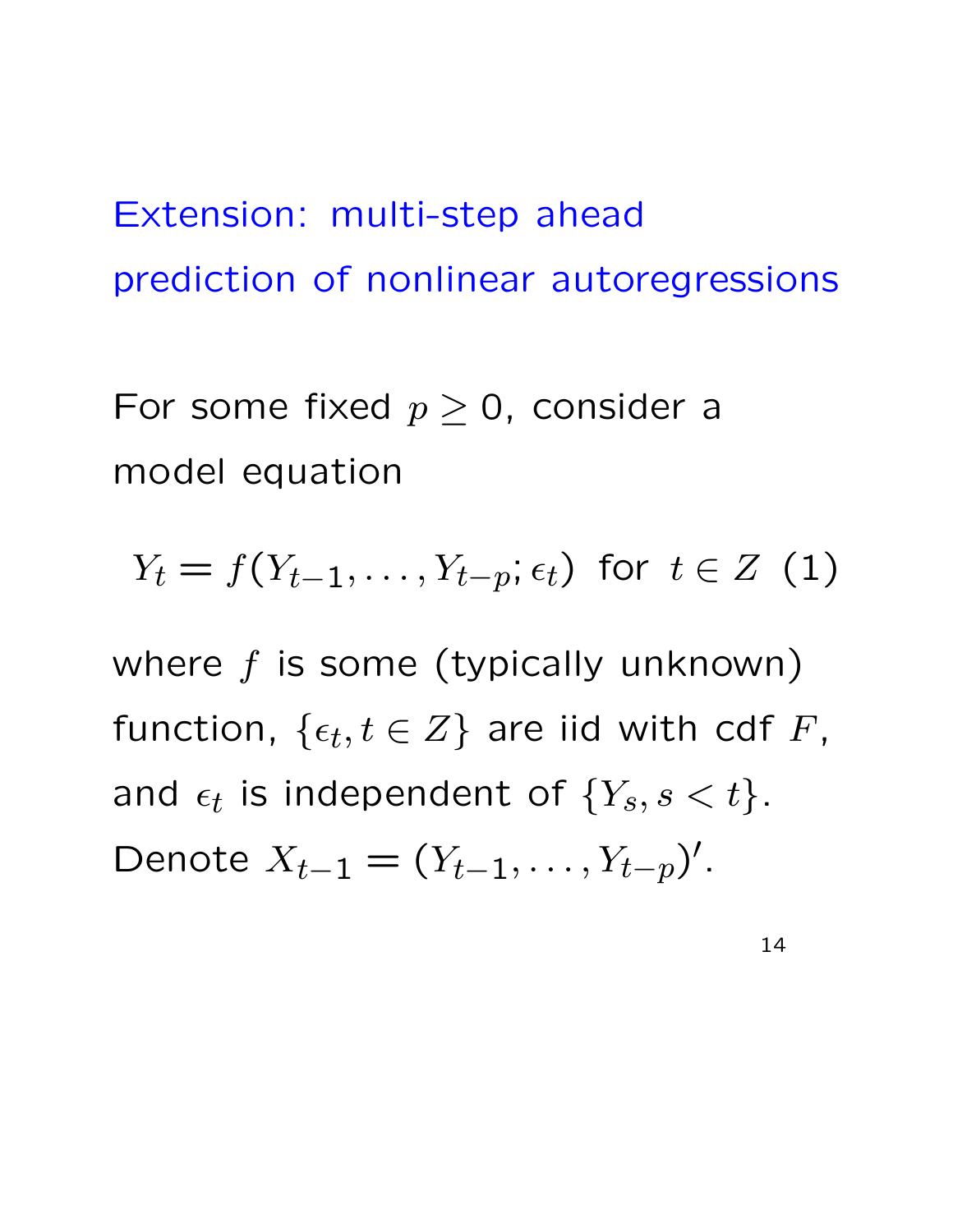A first aim is to construct an optimal predictor of  $Y_{n+1}$  given observed data  $Y_1, \ldots, Y_n$  with  $n > p$ . Eq. (1) implies:  $Y_{n+1} = f(X_n; \epsilon_{n+1}).$ 

• Hence, the  $L_2$ -optimal predictor of  $Y_{n+1}$  is  $E(Y_{n+1}|Y_1,\ldots,Y_n) =$  $\int f(X_n; \epsilon) \; dF(\epsilon).$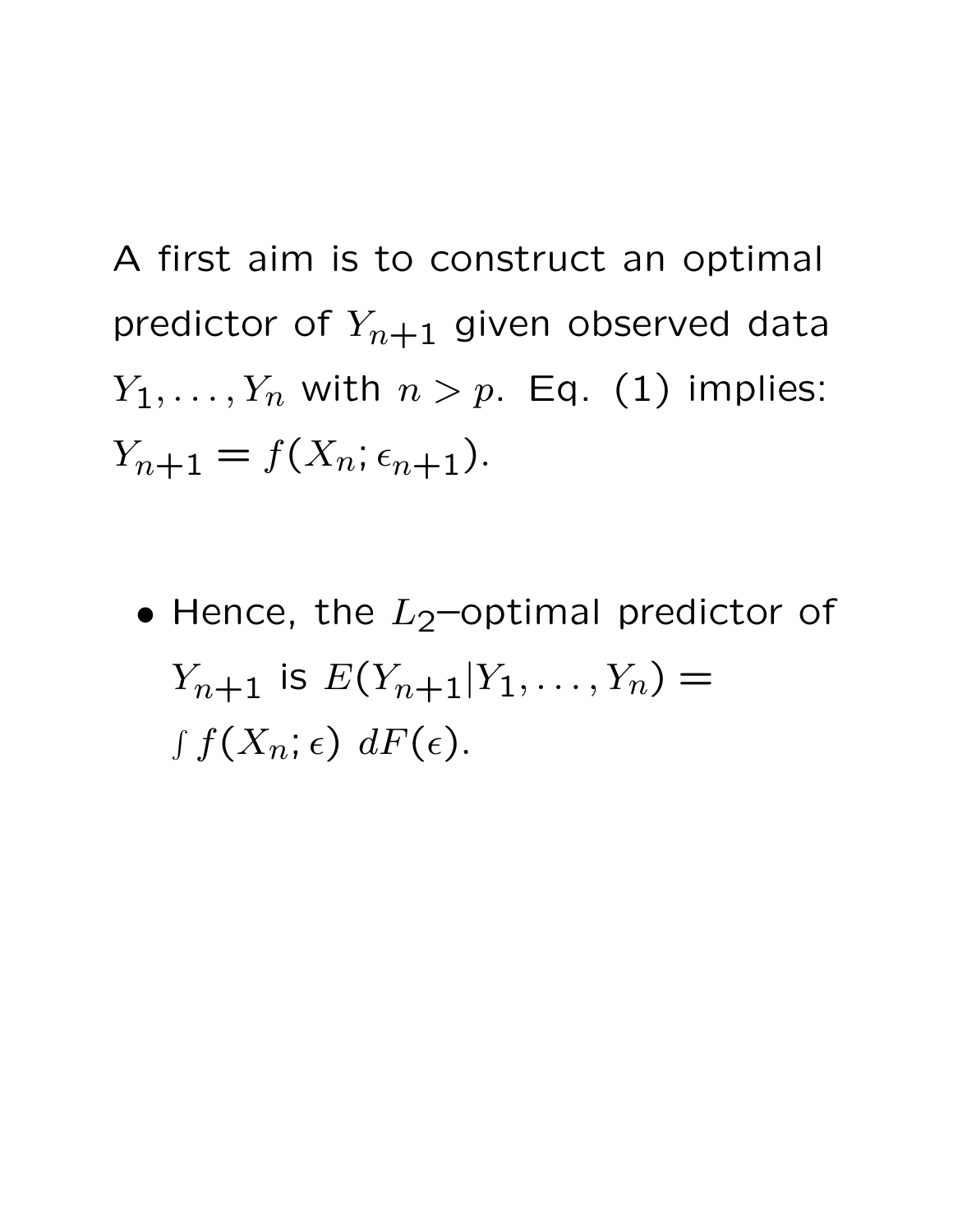• Similarly, the  $L_1$ -optimal predictor of  $Y_{n+1}$  is  $M(Y_{n+1}|Y_1,\ldots,Y_n)$ where M denotes Median. In view of  $(1)$ , we have  $M(Y_{n+1}|Y_1,\ldots,Y_n) = M(Y_{n+1}|X_n)$ which is the Median of  $f(X_n; \epsilon)$ when  $X_n$  is kept fixed and  $\epsilon$  takes values according to  $F$ .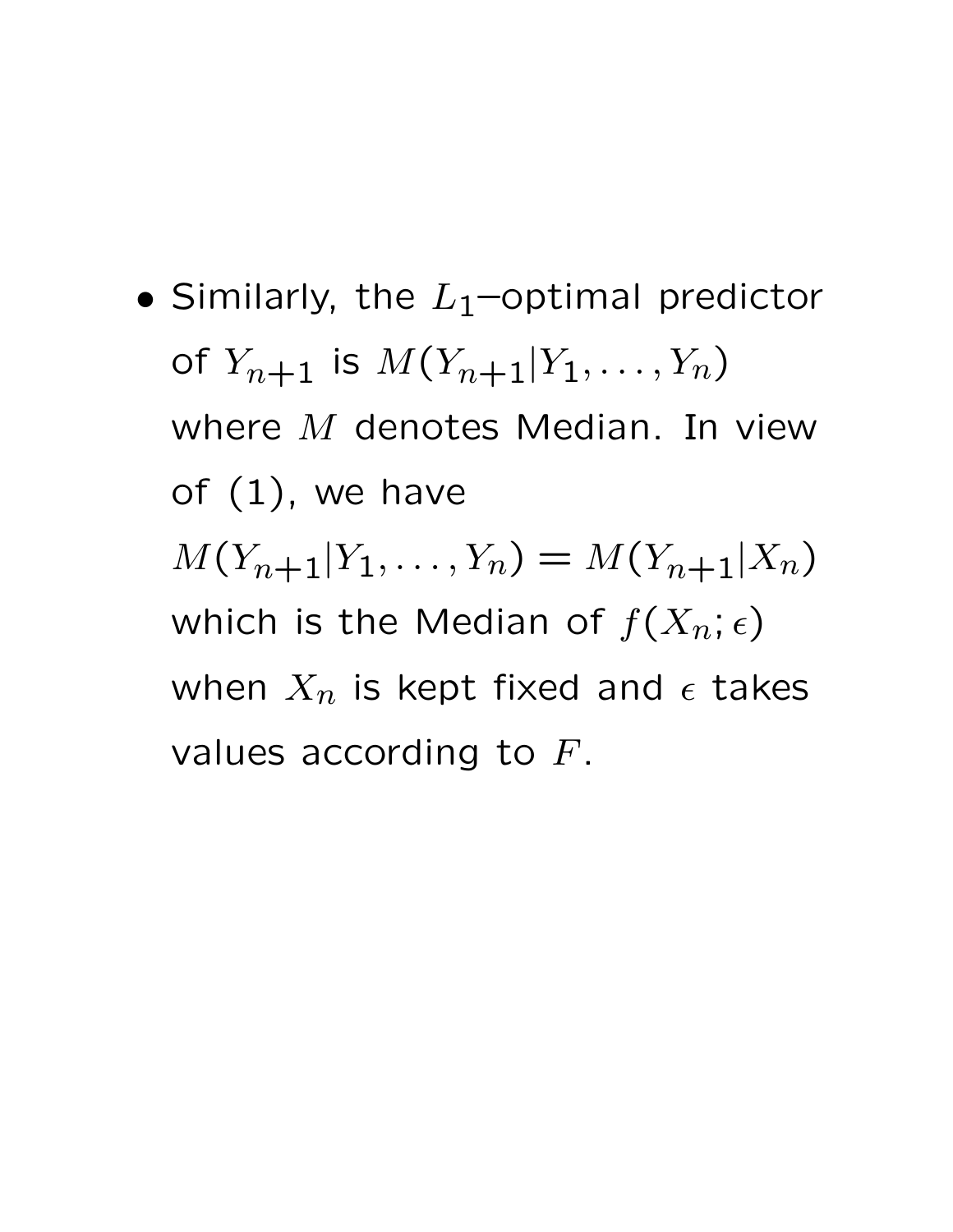Both  $E(Y_{n+1}|Y_1,\ldots,Y_n)$  and  $M(Y_{n+1}|Y_1,\ldots,Y_n)$  can easily be computed by Monte Carlo: (i) Let N be a large integer (say 1,000) and draw N values of  $\epsilon$  from F; (ii) compute the  $N$  values of the quantity  $f(X_n; \epsilon)$ , and (iii) take the sample mean or median of these  $N$  values.

If  $f$  and  $F$  are unknown, consistent estimates (say  $\widehat{f}$  and  $\widehat{F}$ ) can used in the above procedures for either  $L_1$  or  $L_2$ –optimal predictor.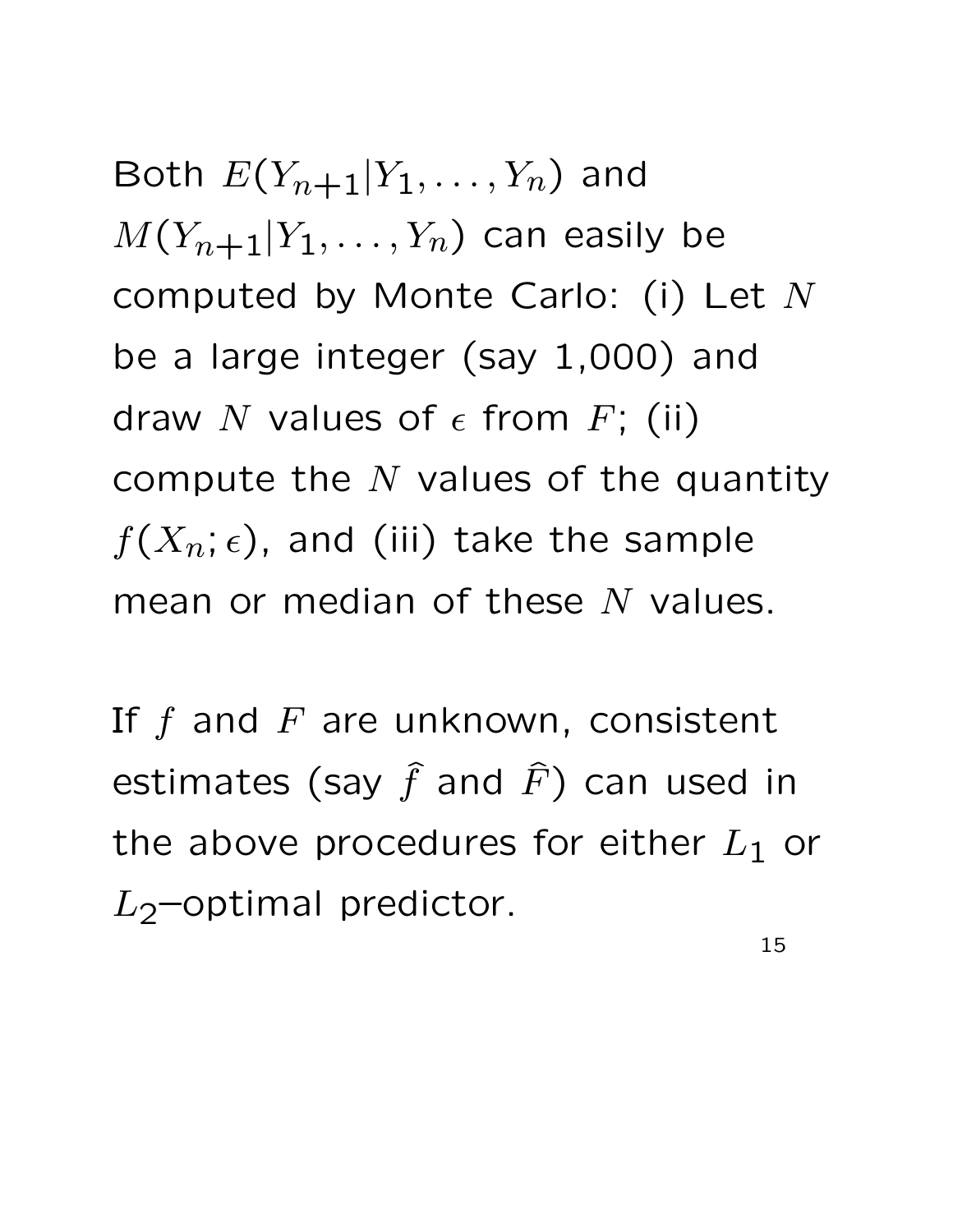The aim now is to construct an optimal  $h$ -step ahead predictor, i.e., predict  $Y_{n+h}$  given observed data  $Y_1, \ldots, Y_n$  with  $n > p$ .

Let  $h = 2$ ; then

- the  $L_2$ -optimal predictor of  $Y_{n+2}$  is  $E(Y_{n+2}|Y_1,\ldots,Y_n).$
- Similarly, the  $L_1$ –optimal predictor of  $Y_{n+2}$  is  $M(Y_{n+2}|Y_1,\ldots,Y_n)$ . 16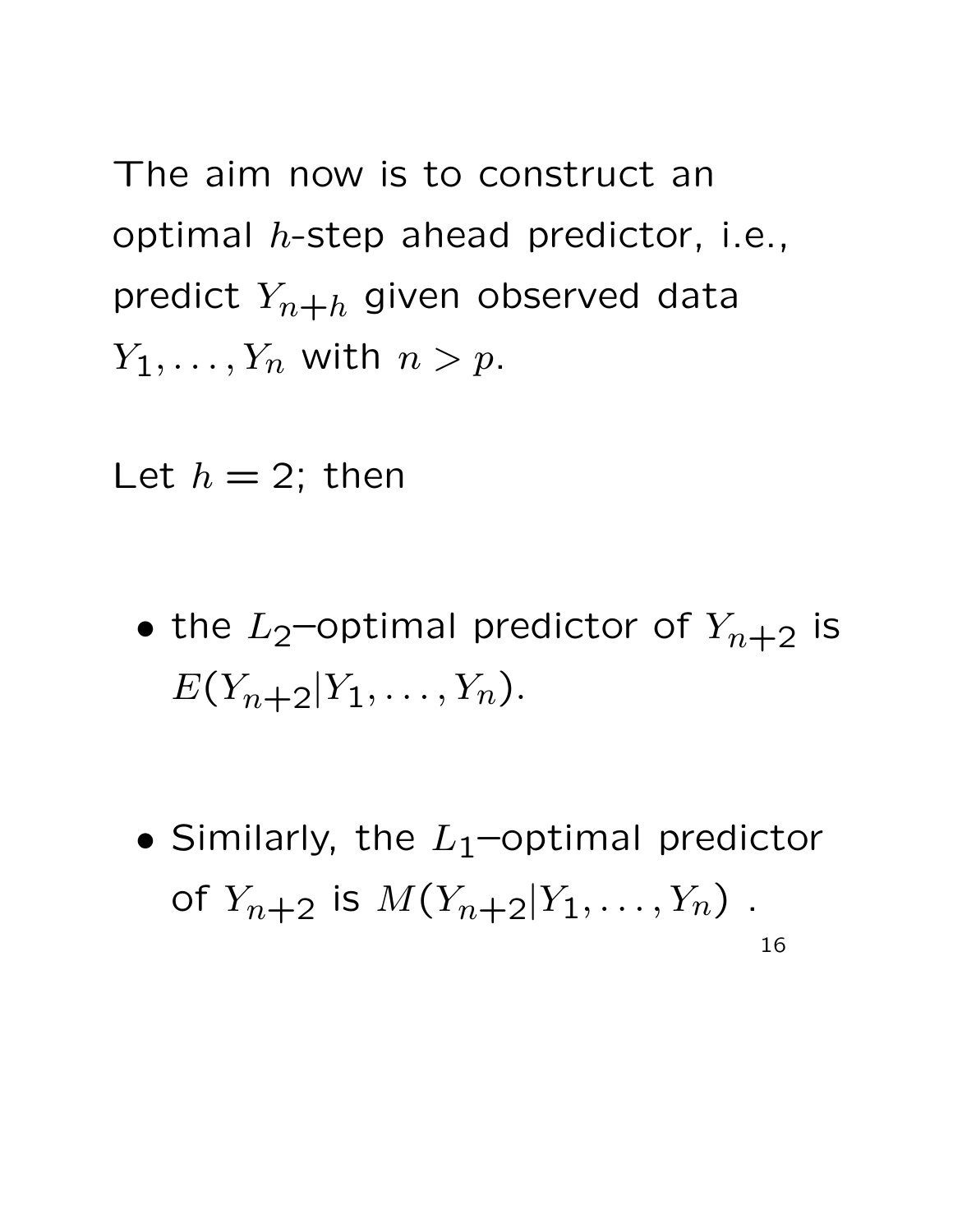Neither conditional expectation or median can be computed in closed-form.

Eq. (1) implies:  $Y_{n+1} = f(X_n; \epsilon_{n+1})$ and

$$
Y_{n+2} = f(X_{n+1}; \epsilon_{n+2})
$$
  
=  $f(Y_{n+1}, Y_n, \dots, Y_{n+1-p}; \epsilon_{n+2})$   
=  $f(f(X_n; \epsilon_{n+1}), Y_n, \dots, Y_{n+1-p}; \epsilon_{n+2}).$  (2)